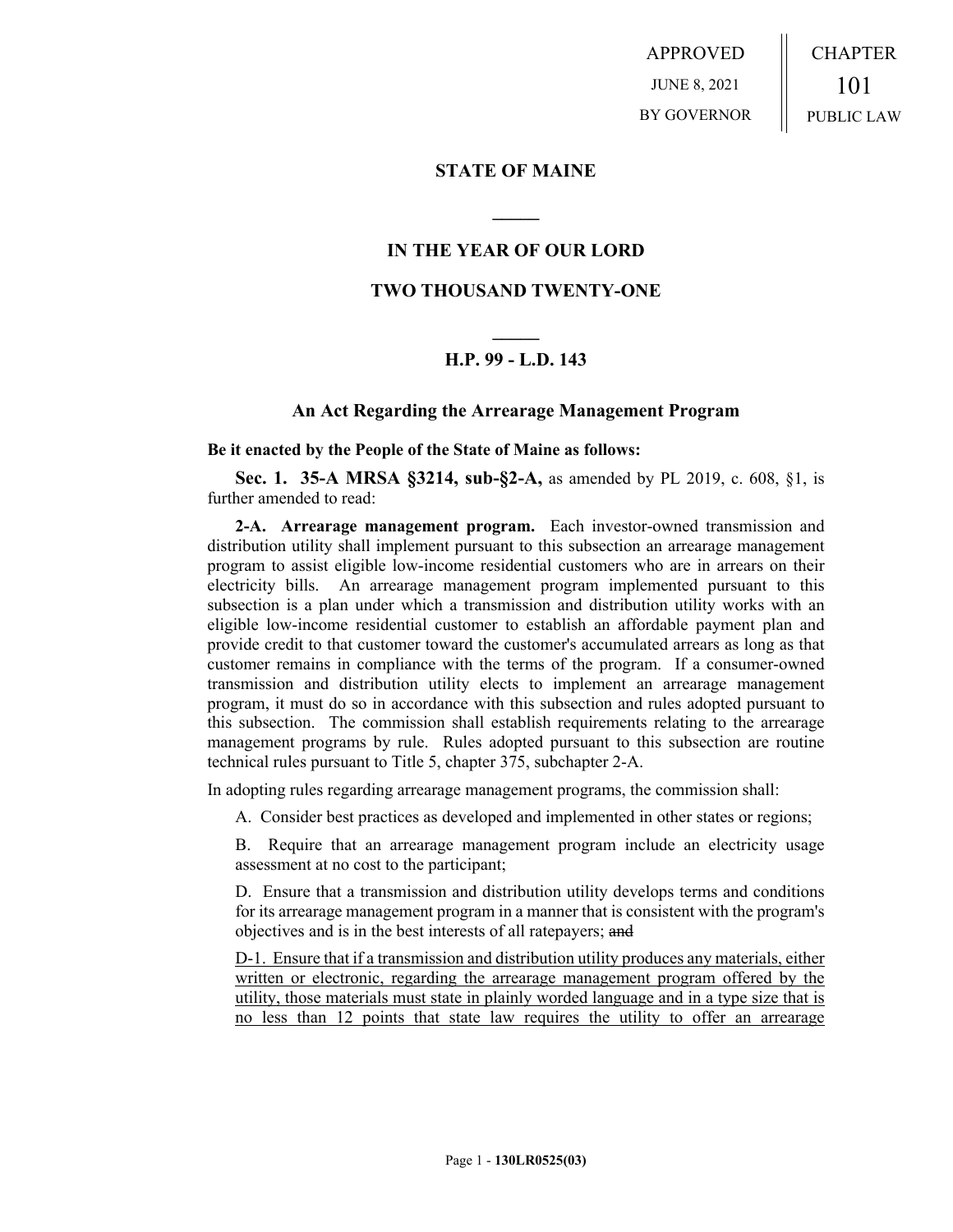management program to its customers and that costs described in paragraph E are not paid for by the utility; and

E. Ensure that a transmission and distribution utility recovers in rates all reasonable costs of arrearage management programs, including:

- (1) Incremental costs;
- (2) Reconnection fees;
- (3) Administrative costs;
- (4) Marketing costs;

(5) Costs for any 3rd-party assistance it receives in administering its arrearage management program; and

(6) Costs for providing financial and budgetary guidance to participants whether provided directly or through a 3rd party contracted by the transmission and distribution utility to provide that guidance.

The amount of any arrearage forgiven that is treated as bad debt for purposes of cost recovery by the transmission and distribution utility may not be included as a reasonable cost under this paragraph.

The Efficiency Maine Trust shall work with investor-owned transmission and distribution utilities, consumer-owned transmission and distribution utilities that elect to participate in an arrearage management program and other stakeholders to provide access to a complementary low-income energy efficiency program for participants in arrearage management programs in order to help reduce participants' energy consumption.

No later than January 28, 2022 2024, the commission shall prepare a report assessing the effectiveness of arrearage management programs, including the number of participants enrolled in the programs, the number of participants completing the programs, the number of participants who have failed to complete the programs, the payment patterns of participating customers after completing the programs, the dollar amount of arrears forgiven, a comparison of outcomes for those participating in the programs and those not participating, the impact on any participating transmission and distribution utility's bad debt as a result of the programs, the costs and benefits to all ratepayers associated with the programs and recommendations for ways in which the programs might be improved or continued for the benefit of all ratepayers. In preparing its report, the commission shall hold at least one formal stakeholder meeting involving affected parties, including the Office of the Public Advocate and the participating transmission and distribution utilities. Parties must also be provided an opportunity to submit written comments to the commission regarding the performance of the programs.

The joint standing committee of the Legislature having jurisdiction over utilities matters may report out a bill relating to the commission report to the Second Regular Session of the 130th 131st Legislature.

This subsection is repealed September 30, 2022 2024.

**Sec. 2. 35-A MRSA §10110, sub-§2, ¶L,** as amended by PL 2019, c. 608, §2, is further amended by amending the first blocked paragraph to read:

This paragraph is repealed September 30, 2022 2024.